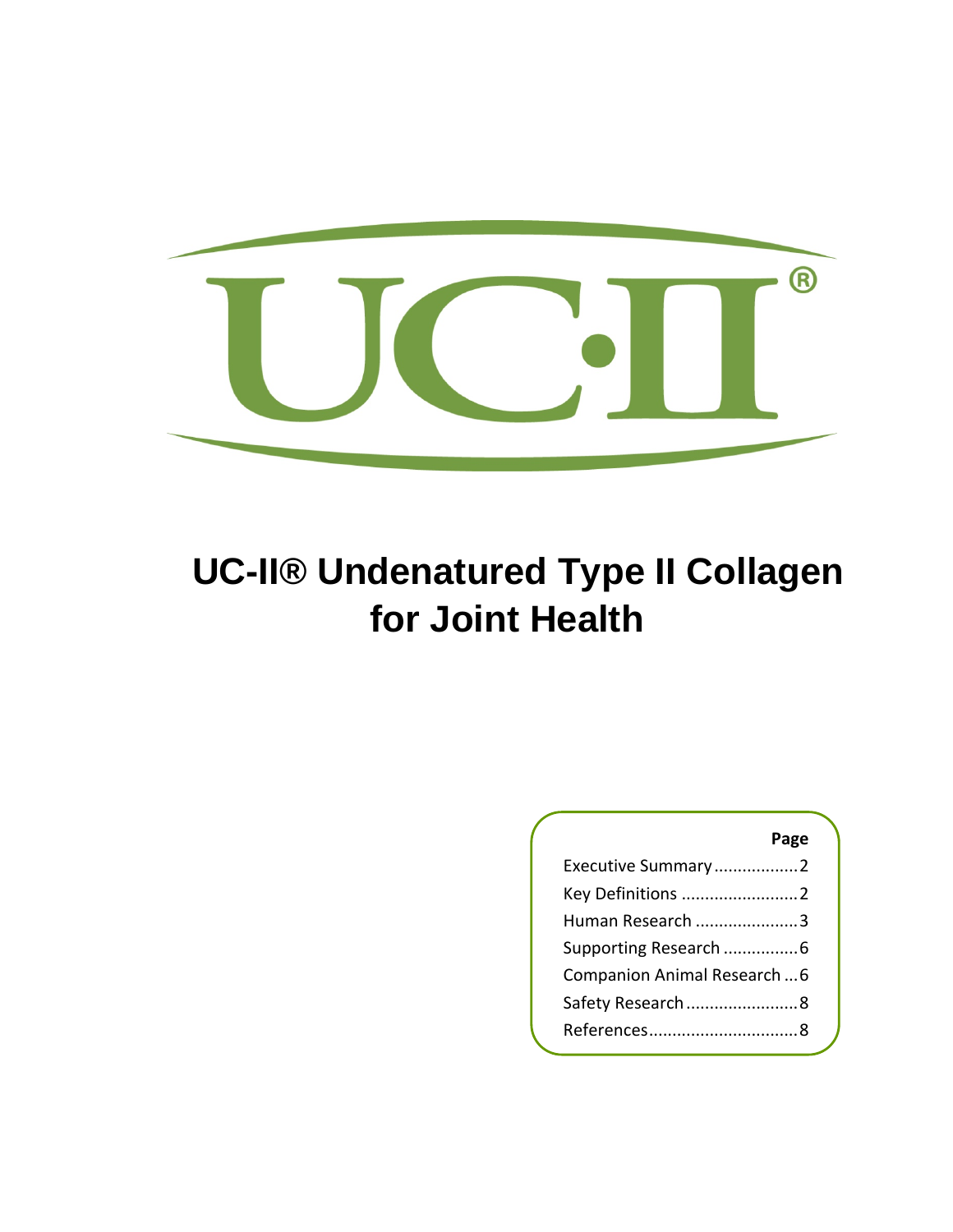### **Executive Summary**

Several clinical trials have demonstrated that **UC‐II®** undenatured type II collagen offers joint health benefits not only for people with osteoarthritis (OA), but for healthy adults. In 2002, Bagchi et al<sup>1</sup> successfully showed that women with joint-health problems were able to achieve clinically meaningful joint‐health benefits with **UC‐ II®** undenatured type II collagen after 42 days in a small pilot study with no placebo. Subsequently, two clinical trials (Crowley et al<sup>2</sup> and Lugo et al<sup>3</sup>) confirmed similar benefits in people with knee OA. In these controlled trials, **UC‐II®** undenatured type II collagen was statistically significantly more effective than glucosamine + chondroitin as measured by WOMAC. In a third randomized placebo-controlled clinical trial (Lugo et al<sup>4</sup>), UC-**II®** undenatured type II collagen was found to significantly improve post-exercise recovery, when compared to baseline, in healthy adults who experience joint pain after climbing steps. Overall, **UC‐II®** undenatured type II collagen was well tolerated with an effective daily dose of 40 mg.

**Animal studies have demonstrated similar joint health benefits in companion dogs and horses**. Results from studies with companion  $\text{dogs}^{5,6}$  and one study with horses<sup>7</sup> indicate significant joint‐health benefits with **UC‐II®** undenatured type II collagen alone compared to placebo or to glucosamine + chondroitin supplementation. The effective amounts of **UC‐II®** undenatured type II collagen (40 mg/day for dogs; 480 mg/day for horses) were well tolerated with study durations ranging from 3 to 5 months. In a rat model of OA (Bagi et al<sup>8</sup> ), **UC‐II®** undenatured type II collagen significantly improved post‐ surgical knee structure and function and preserved knee cartilage with an amount equivalent to the clinically effective dose (40 mg/day) for humans.

The ability of UC-II<sup>®</sup> undenatured type II collagen to support joint comfort, mobility and flexibility is attributed to its undenatured type II collagen. In 2002, Bagchi et al<sup>1</sup> showed that UC-II<sup>®</sup>

## **Key Definitions**

**UC‐II®** Undenatured Type II Collagen – Brand name for the patented form of collagen powder with undenatured (native) type II collagen, the active form important for optimal joint health support.

**Osteoarthritis (OA)** – According to the Arthritis Foundation, OA is the most common form of arthritis, affecting more than 30 million Americans. Aging is a major risk factor, but anyone who injures or overuses their joints, including athletes, military members, and people who work physically demanding jobs, may be more susceptible to developing OA as they age.

**Western Ontario and McMaster Universities Osteoarthritis Index** (**WOMAC)** – A clinically validated questionnaire used to assess arthritis symptoms in three domains (subscales): physical function, stiffness and knee pain.

undenatured type II collagen contains biologically active epitopes that are believed to be responsible for the UC‐II® undenatured type II collagen proposed mechanism of action and its potential role in oral tolerization. At the level of the Peyer's patches in the gut, UC‐II® undenatured type II collagen interacts with dendritic cells to stimulate the immune T regulators (Treg). Treg produce the IL‐10 cytokine and the transforming growth factor b (TGFb) which stimulate the chondrocytes to produce type II collagen.

**UC‐II® undenatured type II collagen has a broad‐spectrum safety profile based on numerous toxicology assessments** (Marone et al9 ). Results indicate that **UC‐II®** undenatured type II collagen has an acute oral  $LD_{50}$  greater than 5,000 mg/kg and an acute dermal  $LD_{50}$  greater than 2,000 mg/kg. It is non‐mutagenic, non‐ genotoxic, slightly irritating to the skin, and moderately irritating to the eye. In addition, the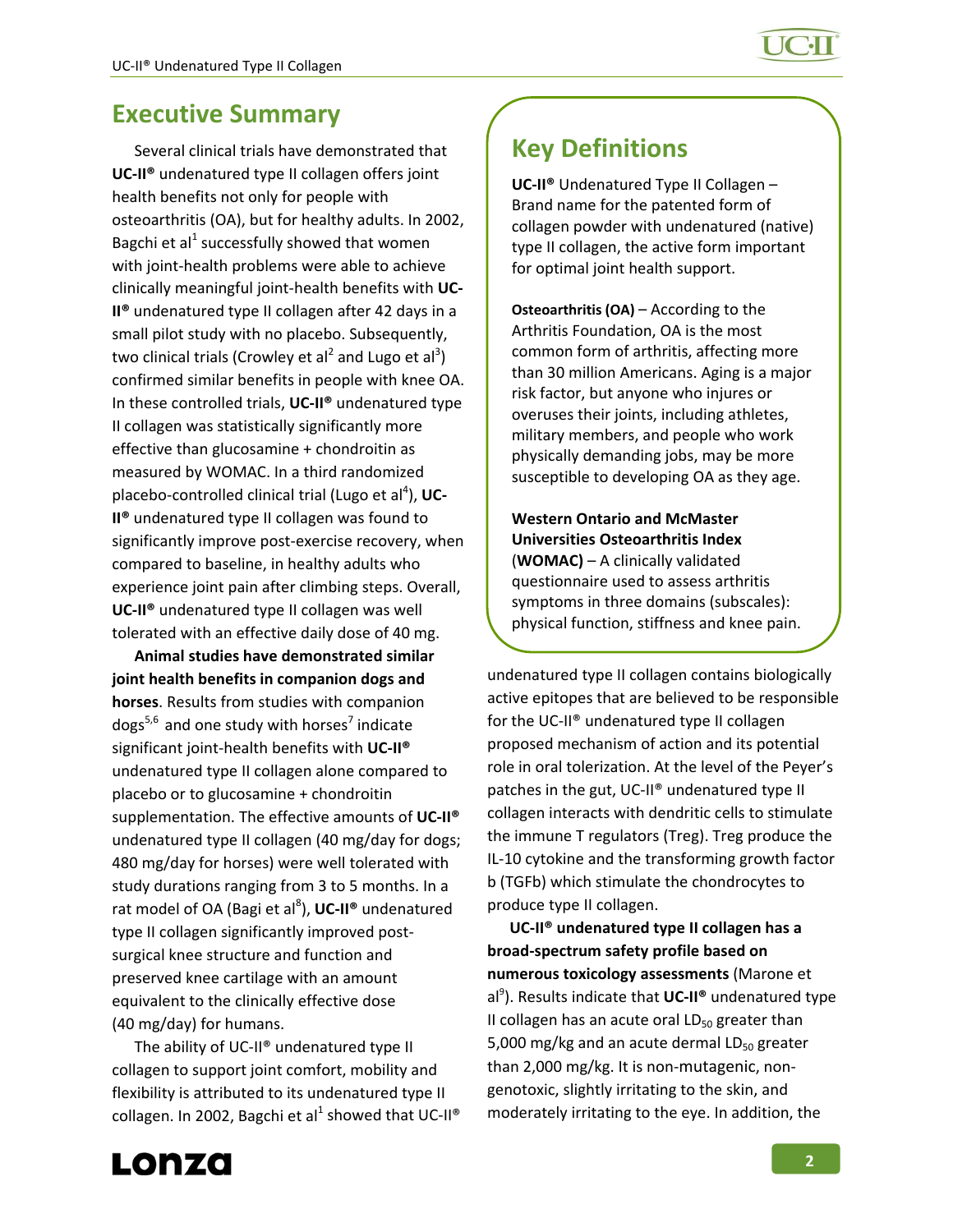no‐observed‐adverse‐effect level (NOAEL) for **UC‐ II®** undenatured type II collagen is reported to be 400 mg/kg/day, which is substantially higher than the clinically effective dose (40 mg/day or 0.57 mg/kg/day for a 70 kg man). The Burdock Group, an independent, leading science and regulatory consulting firm, has completed a critical evaluation of safety data,**<sup>10</sup>** concluding that **UC‐II®** undenatured type II collagen is safe for human consumption and affirming its status as a generally recognized as safe (GRAS) food ingredient.

## **Human Research**

**UC‐II® undenatured type II collagen improves post‐exercise knee extension and comfort in healthy adults.**

| At a Glance         |                                                                                                                                                                             |
|---------------------|-----------------------------------------------------------------------------------------------------------------------------------------------------------------------------|
| <b>Publication</b>  | Lugo et al. <i>J Int Soc Sports Nutr.</i><br>2013;10(1):48.                                                                                                                 |
| <b>Study Design</b> | R, DB, PC                                                                                                                                                                   |
| <b>Participants</b> | • 106 adults screened; 55 adults<br>enrolled; 46 completers<br>• Mean age: 46 years<br>• Otherwise healthy with post-<br>exercise joint pain                                |
| <b>Duration</b>     | 120 days                                                                                                                                                                    |
| Intervention        | 40 mg/day UC-II®                                                                                                                                                            |
| Control             | Placebo                                                                                                                                                                     |
| <b>Key Findings</b> | UC-II <sup>®</sup> is well tolerated and<br>offers clinically meaningful<br>benefits for healthy adults who<br>experience transient joint pain<br>after strenuous exercise. |
|                     | R, randomized; DB, double-blind; PC, placebo-controlled.                                                                                                                    |

In this randomized, double‐blind, placebo‐ controlled study, $4$  Lugo and colleagues demonstrated the efficacy and tolerability of **UC‐II®** undenatured type II collagen joint‐health benefits in healthy, active adults. Participants included adults without knee joint pain at rest, without arthritic disease based on the American College of Rheumatology guidelines, and with no active use of medications or dietary supplements that would impact joint comfort.

A total of 55 participants (23 men, 32 women), mean age 46 years, who met the inclusion criteria, were enrolled and randomly assigned to one of two daily supplements for 120 days: **UC‐II®** undenatured type II collagen (40 mg) or placebo. As a primary endpoint, joint function was assessed by the range of motion (ROM) which reflects changes in degree of knee flexion and knee extension. As secondary endpoints, the length of time to experience and recover from joint pain following strenuous stepmill exertion were measured.

Completers included 89% (24/27) of participants in the **UC‐II®** group and 79% (22/28) in the placebo group. (Two participants in the placebo group did not participate in the range of motion assessment.) No product related adverse events were observed during the study. Results indicate that, compared to placebo, **UC‐II®** undenatured type II collagen significantly (*P*=.01) improved average knee extension by almost 10%  $(74.0 \pm 2.2$ <sup>o</sup> vs. 81.0  $\pm$  1.3<sup>o</sup>, respectively) among completers. Compared to placebo, average knee extension significantly improved at Day 120 (81.0 ± 1.3º vs. 73.2 ± 1.9º; *P*=.002) and as early as Day 90 from baseline (78.8  $\pm$  1.9 $\textdegree$  vs. 73.2  $\pm$  1.9 $\textdegree$ ; *P*=.045). No significant change in knee extension was observed in the placebo group at any time. Compared to baseline, **UC‐II®** supplementation doubled the average exercise time before any joint discomfort at Day 120 (1.4  $\pm$  0.2 min vs. 2.8 ± 0.5 min, *P*<.02). No significant changes in any parameter measured were found in the placebo group. Interestingly, five participants taking **UC‐II®** undenatured type II collagen reported no pain during or after the stepmill protocol (*P*=.03, within visit) compared to one participant in the placebo group.

These findings indicate that **UC‐II®** undenatured type II collagen (40 mg/day for 4 months) is well tolerated and offers clinically meaningful improvements in post‐exercise knee extension and comfort in healthy adults.

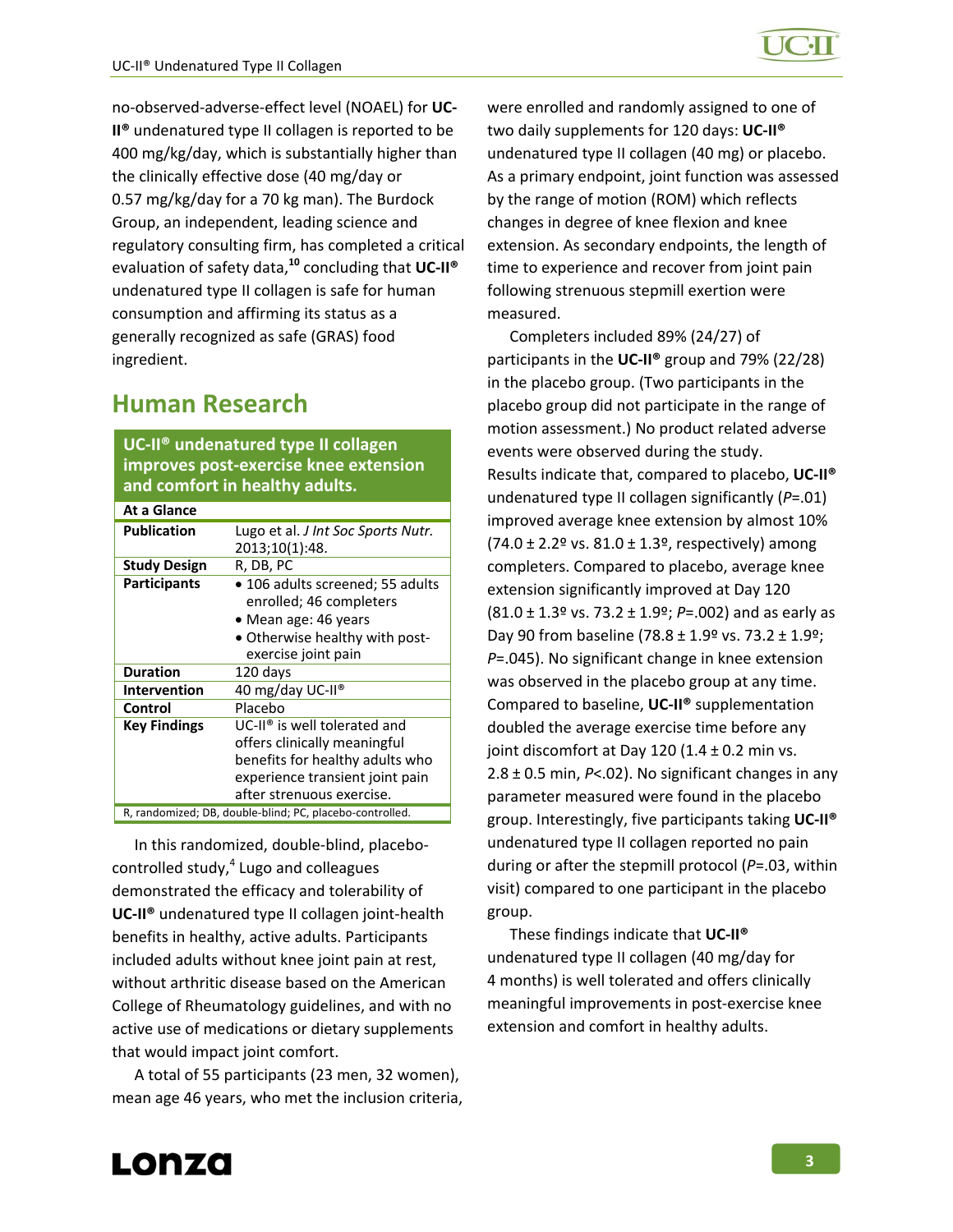**UC‐II® undenatured type II collagen is more effective than placebo and glucosamine + chondroitin in adults.**

| At a Glance                                                                                                                                                |                                    |
|------------------------------------------------------------------------------------------------------------------------------------------------------------|------------------------------------|
| <b>Publication</b>                                                                                                                                         | Lugo et al. Nutr J. 2016;15:14.    |
| <b>Study Design</b>                                                                                                                                        | • MC (n=13), R, DB, PC             |
| <b>Participants</b>                                                                                                                                        | • 234 adults screened;             |
|                                                                                                                                                            | 191 enrolled; 164 completers       |
|                                                                                                                                                            | • Mean age: 53 years               |
|                                                                                                                                                            | Diagnosed with OA                  |
| <b>Duration</b>                                                                                                                                            | 180 days                           |
| Intervention                                                                                                                                               | 40 mg/day UC-II®                   |
|                                                                                                                                                            | 1,500 mg G + 1,200 mg C/day        |
| Control                                                                                                                                                    | Placebo                            |
| <b>Key Findings</b>                                                                                                                                        | $UC-II®$ is well-tolerated and     |
|                                                                                                                                                            | superior to GC for providing       |
|                                                                                                                                                            | clinically meaningful benefits for |
|                                                                                                                                                            | joint comfort, flexibility and     |
|                                                                                                                                                            | physical function.                 |
| MC, multi-center; R, randomized; DB, double-blind; PC,<br>placebo-controlled; OA, osteoarthritis; G, glucosamine<br>hydrochloride; C, chondroitin sulfate. |                                    |

In this multi‐center (n=13), randomized, double-blind, placebo-controlled study, $3$  the efficacy of **UC‐II®** supplementation was compared to glucosamine + chondroitin (GC).

A total of 191 middle‐aged men and women with clinically validated moderate‐to‐severe OA were enrolled and randomly assigned to one of three daily supplements for 180 days: **UC‐II®** undenatured type II collagen (40 mg), GC (1,500 mg G & 1,200 mg C) or placebo. The primary endpoint was the change in total WOMAC score. Secondary endpoints included the Lequesne Functional Index (LFI), Visual Analog Scale (VAS) for pain, and WOMAC subscales.

A total of 164 subjects (164/191; 86%) completed the study; dropouts were due to reasons other than study product use. Among completers, **UC‐II®** undenatured type II collagen significantly (*P*<.05) reduced the total WOMAC score compared to placebo and GC as measured by analysis of covariance (ANCOVA) at the end of the study. A stratified analysis of cartilage oligomeric matrix protein (COMP) — a serum biomarker of joint damage — showed that, among participants with higher baseline levels (>285 mg/mL), those in the **UC‐II®** group had significantly (*P*<.05) greater reductions in the total

WOMAC score for subjects stratified based on baseline COMP levels than those in either the placebo or GC group at the end of the study.

**UC‐II®** undenatured type II collagen significantly reduced WOMAC subscales and mean VAS and LFI function scores at Day 180 compared to either placebo or GC. No significant changes were observed between the GC and placebo groups for any functional score measured. Although safety outcomes were similar among the groups, the use of rescue medication was lower in the **UC‐II®** group than in the GC or placebo groups.

**UC‐II®** undenatured type II collagen (40 mg/day for 6 months) is well‐tolerated and significantly more effective than GC for supporting joint health in adults with knee OA.

### **UC‐II® undenatured type II collagen is more effective than glucosamine + chondroitin in adults in a pilot study**

| At a Glance                                                                                                                                                |                                                    |
|------------------------------------------------------------------------------------------------------------------------------------------------------------|----------------------------------------------------|
| <b>Publication</b>                                                                                                                                         | Crowley et al. Int J Med Sci.<br>2009;6(6):312-21. |
| <b>Study Design</b>                                                                                                                                        | MC (n=2), R, DB, Comparison                        |
| <b>Participants</b>                                                                                                                                        | • 52 adults enrolled                               |
|                                                                                                                                                            | • Mean age: 59 years                               |
|                                                                                                                                                            | • Diagnosed with moderate                          |
|                                                                                                                                                            | knee OA                                            |
| <b>Duration</b>                                                                                                                                            | 90 days                                            |
| Intervention                                                                                                                                               | 40 mg/day UC-II <sup>®</sup>                       |
|                                                                                                                                                            | or                                                 |
|                                                                                                                                                            | 1,500 mg G + 1,200 mg C/day                        |
| Control                                                                                                                                                    | None                                               |
| Key Findings                                                                                                                                               | $UC-II®$ is well-tolerated and more                |
|                                                                                                                                                            | effective than GC in key areas of                  |
|                                                                                                                                                            | joint health.                                      |
| MC, multi-center; R, randomized; DB, double-blind; PC,<br>placebo-controlled; OA, osteoarthritis; G, glucosamine<br>hydrochloride; C, chondroitin sulfate. |                                                    |

In this pilot study, $^2$  Crowley and colleagues showed the efficacy of **UC‐II®** undenatured type II collagen for joint‐health support in people with OA compared to glucosamine + chondroitin (GC).

A total of 52 adults, mean age 59 years, with clinically validated moderate knee OA were randomly assigned to one of two daily supplements for 90 days: **UC‐II®** undenatured type II collagen (40 mg) or GC (1,500 mg G and 1,200 mg C). Clinical assessments were done at

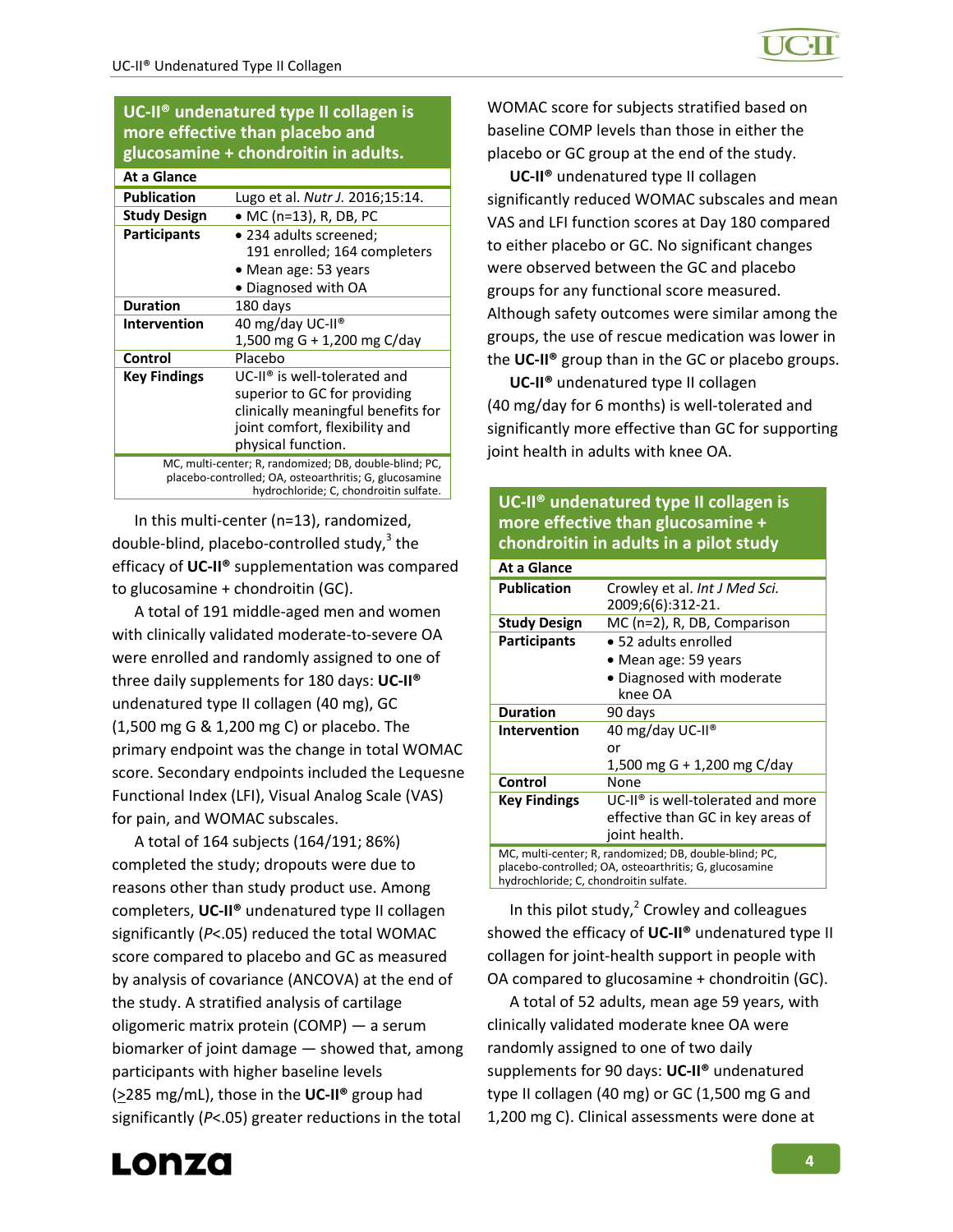baseline, 30, 60 and 90 days, including scores for total WOMAC, Lequesne Functional Index (LFI), and Visual Analog Scale (VAS). Participants completed a diary throughout the study to monitor side effects, medication use and compliance.

No significant between‐group difference in adverse effects was reported. More participants needed rescue medications with GC than with **UC‐II®** supplementation at all time points.

After 90 days, **UC‐II®** supplementation reduced the WOMAC score more than GC (33% vs. 14%, respectively), reduced significantly the VAS score more than GC (40% vs. 15%, respectively), and reduced the LFI function score more than GC (20% vs. 6% respectively). Unlike the improvements with GC, all improvements with **UC‐II®** supplementation in these functional parameters reached statistical significance (*P*<.05).

**UC‐II®** undenatured type II collagen (40 mg/day for 90 days) is well tolerated and more effective than GC as measured by WOMAC in people with moderate‐to‐severe knee OA.

#### **UC‐II® undenatured type II collagen supports joint health and contains biologically active epitopes with the ability to induce oral tolerization.**

| At a Glance                                                                                                         |                                                                                                                                                                                    |
|---------------------------------------------------------------------------------------------------------------------|------------------------------------------------------------------------------------------------------------------------------------------------------------------------------------|
| <b>Publication</b>                                                                                                  | Bagchi et al. Int J Clin Pharmacol                                                                                                                                                 |
|                                                                                                                     | Res. 2002;22(3-4):101-10.                                                                                                                                                          |
| <b>Study Design</b>                                                                                                 | $\bullet$ OL pilot study                                                                                                                                                           |
|                                                                                                                     | • ELISA assay and EMA                                                                                                                                                              |
| <b>Participants</b>                                                                                                 | • 5 women, aged 58-78 years                                                                                                                                                        |
|                                                                                                                     | • Diagnosed with OA or                                                                                                                                                             |
|                                                                                                                     | reporting similar symptoms                                                                                                                                                         |
| <b>Duration</b>                                                                                                     | 42 days                                                                                                                                                                            |
| Intervention                                                                                                        | 40 mg/day UC-II <sup>®</sup>                                                                                                                                                       |
| Control                                                                                                             | None                                                                                                                                                                               |
| <b>Key Findings</b>                                                                                                 | • UC-II <sup>®</sup> is well-tolerated with<br>joint-health benefits reported<br>as early as 3 weeks.<br>• Active epitopes identified in<br>UC-II <sup>®</sup> undenatured type II |
|                                                                                                                     | collagen.                                                                                                                                                                          |
| OL, open-label; ELISA, enzyme-linked immunosorbent assay;<br>EMA, electron microscopy analysis; OA, osteoarthritis. |                                                                                                                                                                                    |

In an open-label, pilot study, $1$  Bagchi and colleagues demonstrated the efficacy and tolerability of **UC‐II®** undenatured type II collagen for joint-health benefits. In separate laboratory analyses, the researchers confirmed the presence of biologically active epitopes required for oral tolerization, the mechanism by which **UC‐II®** undenatured type II collagen is believed to work.

For the pilot study, the researchers enrolled five women, aged 58 to 78 years, with significant joint discomfort, two of whom had been clinically diagnosed with OA. The women were asked to take a single daily dose of **UC‐II®** undenatured type II collagen (40 mg) for 42 days and record their respective discomfort levels using a hedonic scale (1=tolerable to 10=unbearable) at baseline and once every 7 days.

After 42 days, all but one participant reported joint-health benefits as early as the third week of supplementation from the beginning of the trial. In the four responders, **UC‐II®** undenatured type II collagen was associated with an overall mean 26% reduction in perceived discomfort from baseline. No side effects were associated with **UC‐II®** undenatured type II collagen

Results from a validated enzyme‐linked immunosorbent assay (ELISA) showed that **UC‐II®** undenatured type II collagen contains glycosylated biologically active epitopes with the correct composition and structural conformity of galactose‐dependent glycoprotein. Further, electron microscopy analysis showed that the epitopes are a triple helix structure that is partially preserved in gastric juice. After incubation in simulated gastric juice for 90 minutes, about 50% of the soluble **UC‐II®** undenatured type II collagen remained in the biologically active epitope form.

The researchers propose **UC‐II®** undenatured type II collagen works via these epitopes as they survive digestion with the three‐dimensional structure needed to interact with the lymphoid tissue surrounding the small intestine (Peyer's patches). In this way, **UC‐II®** undenatured type II collagen is believed to affect the gut immune system by oral tolerization to turn off the immune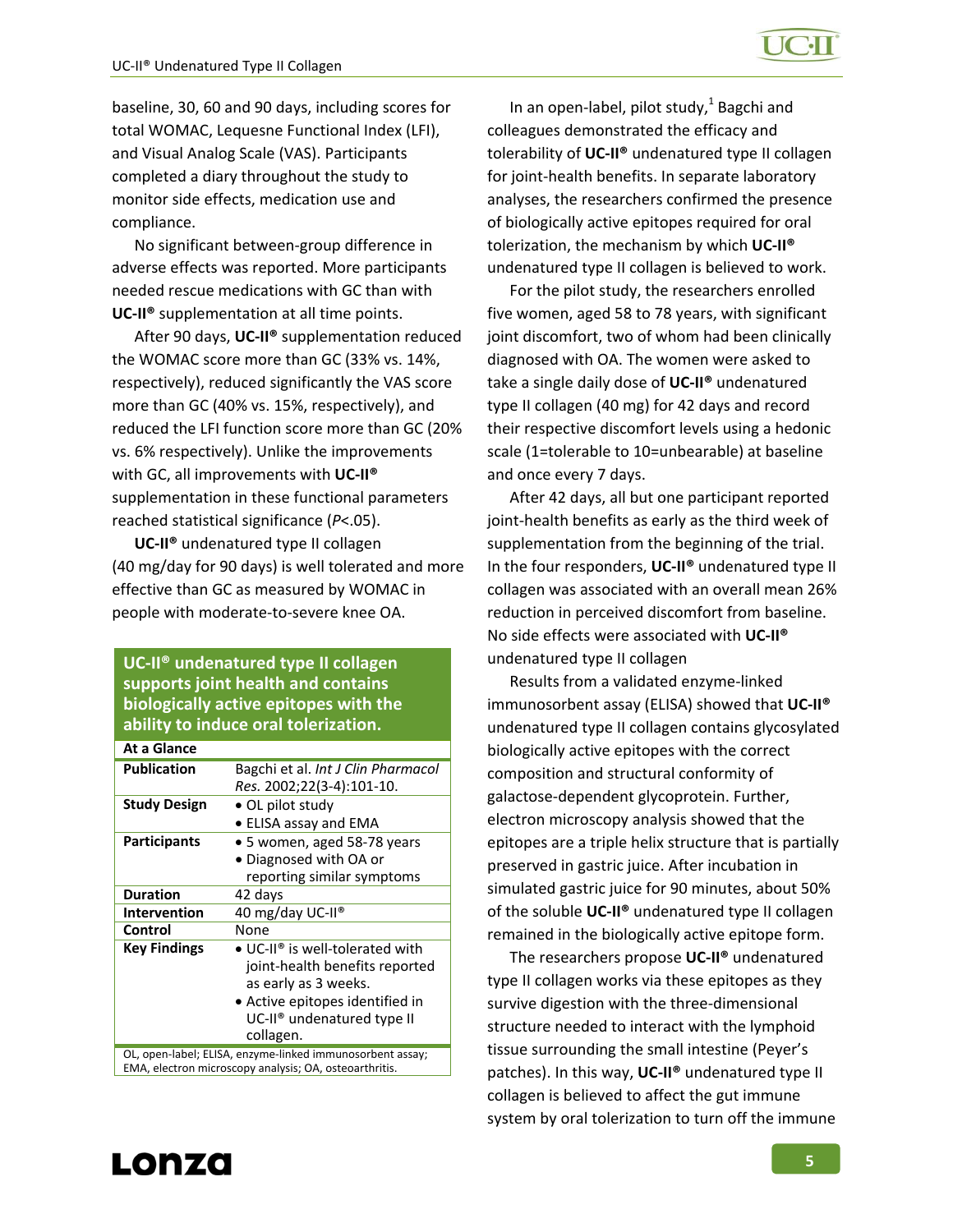response targeting type II collagen in joint cartilage.

### **Supporting Research**

**UC‐II® undenatured type II collagen improves post‐injury function and supports healthy knee cartilage in rat model of osteoarthritis.**

Using a rat model of  $OA<sup>8</sup>$  Bagi and colleagues demonstrated the ability of **UC‐II®** undenatured type II collagen accelerated articular cartilage structure in an intervention study.

For this study, the researchers performed partial medial meniscectomy tear (PMMT) surgery in 20 male rats to induce OA. For 8 weeks, beginning immediately with the surgery, 10 rats received an oral dose of **UC‐II®** undenatured type II collagen (0.66 mg/kg/day), equivalent to a clinically effective dose of 40 mg/day in humans, while another 10 rats received vehicle only (0.5% methyl cellulose). Separately, 10 naïve rats served as intact controls and another 10 rats received sham surgery. Dynamic weight‐bearing capacity of front and hind legs, serum biomarkers of bone and cartilage metabolism, integrity of subchondral and cancellous bone at the tibial epiphysis and metaphysis using imaging, and cartilage pathology using histochemistry staining at the medial tibial plateau were assessed.

The PMMT surgery produced moderate OA at the medial tibial plateau and deterioration of articular cartilage, which reduced the weight‐ bearing capacity of the operated limb. However, **UC‐II®** undenatured type II collagen, beginning immediately after surgery, not only preserved the weight‐bearing capacity of the injured leg, but preserved the integrity of the cancellous bone at the tibial metaphysis and limited excessive osteophyte formation and deterioration of articular cartilage.

These preliminary findings suggest that taking a clinically relevant daily dose of **UC‐II®** undenatured type II collagen, starting immediately after knee injury, can support mechanical function

and help maintain joint cartilage and bone integrity of the injured knee joint.

### **Companion Animal Research**

**UC‐II® undenatured type II collagen is well tolerated and more effective than glucosamine + chondroitin for arthritis‐ related discomfort in horses.**

In this animal study, $^7$  Gupta and colleagues demonstrated the efficacy of the oral intake of **UC‐II®** undenatured type II collagen compared to glucosamine + chondroitin (GC) for joint health in horses with clinically diagnosed, moderately severe OA.

For this study, researchers selected horses from the Murray State University Equine Center based on outward visual signs of lameness. Five groups of horses (5‐6 horses per group) were given various daily supplements for 5 months: placebo, **UC‐II®** undenatured type II collagen (320, 480, or 640 mg), or GC (5.4 and 1.8 g, respectively, twice daily for the first month and once daily thereafter).

The horses were evaluated for overall discomfort, discomfort upon limb manipulation, physical examination, and liver and kidney functions. Horses receiving placebo showed no change, while those receiving all dosages of **UC‐II®** undenatured type II collagen exhibited significant reductions in discomfort (*P*<.05). The higher daily doses of **UC‐II®** undenatured type II collagen (480 mg and 640 mg) provided equal benefits, indicating 480 mg/day was optimal. At this dose, overall discomfort reduced from 100% to 12% and discomfort upon limb manipulation reduced from 100% to 22%. Although the GC group showed a significant (*P*<.05) reduction in discomfort compared to baseline, efficacy was less than that with **UC‐II®** undenatured type II collagen. No changes in the clinical condition (i.e., body weight, body temperature, respiration rate and pulse rate) or liver and kidney functions were reported.

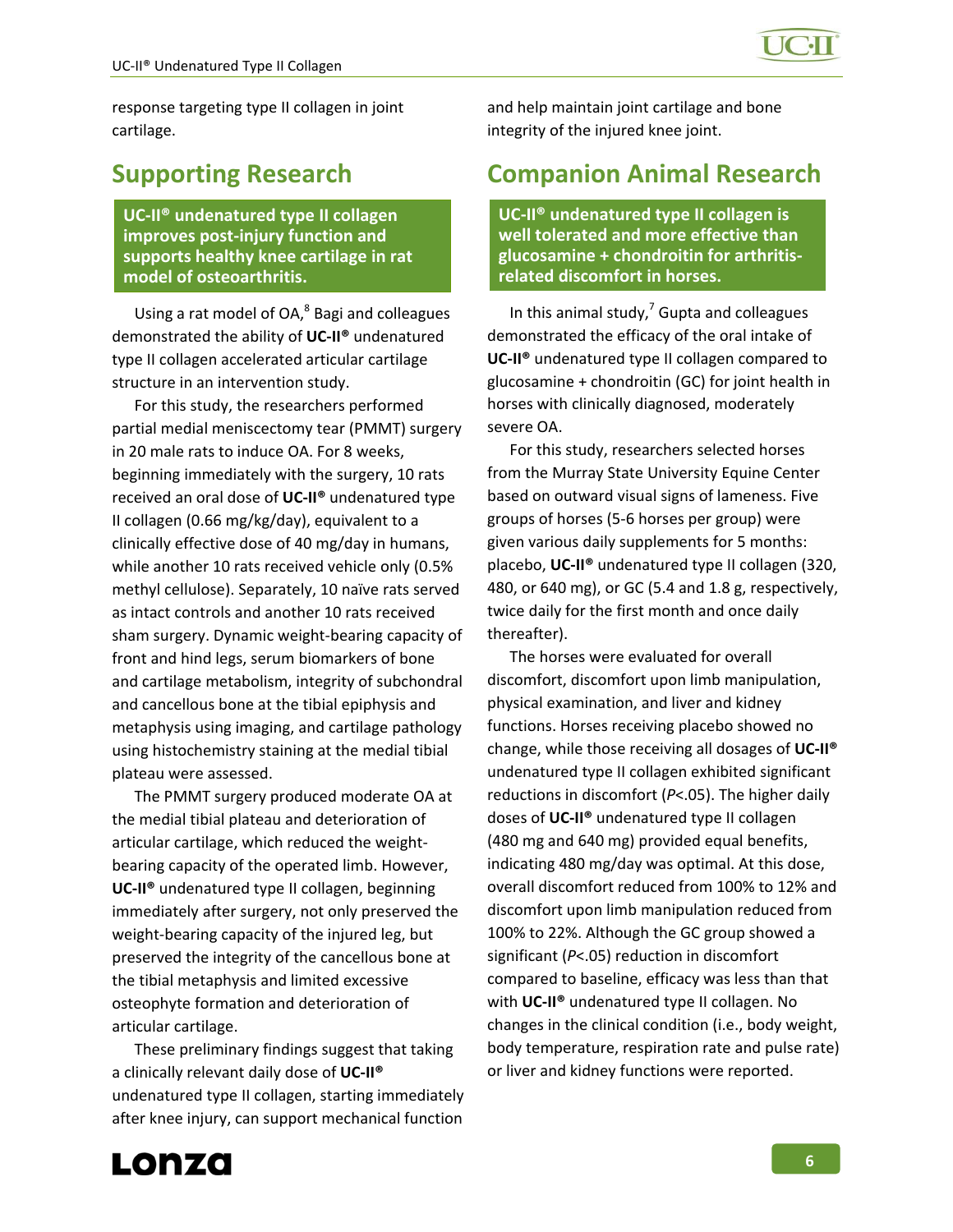**UC‐II® undenatured type II collagen alone is well tolerated and more effective than glucosamine + chondroitin for joint health benefits in objective quantitative assessment research**

In this animal study, $5$  Gupta and colleagues showed that **UC‐II®** undenatured type II collagen was efficacious in supporting joint‐health in client‐ owned, moderately arthritic, companion dogs.

For this study, researchers followed four groups of adult dogs, each weighing over 40 lbs, with 7 to 10 dogs per group, that were given one of four daily supplements for 5 months: placebo, **UC‐II®** undenatured type II collagen (40 mg), GC (2.0 g and 1.6 g, respectively), or **UC‐II®** undenatured type II collagen and GC combined. Both researchers and owners were blinded to the randomization, and all dogs remained with their owners throughout the study. On a monthly basis, discomfort was evaluated in each dog by observation (i.e., overall discomfort, discomfort upon limb manipulation, and discomfort after physical exertion) and measured quantitatively by ground force plate (GFP) parameters (i.e., peak vertical force and impulse area). Dogs were also examined every month for physical condition as well as liver and kidney functions.

While discomfort as measured by observation significantly (*P*<.05) reduced in all active groups, only the **UC‐II®** group experienced a significant increase in the quantitative GFP‐based parameters (as early as Day 90), which is indicative of a significant reduction in discomfort associated with arthritis. None of the dogs in any group showed changes in physical condition or liver and kidney functions.

These findings indicate **UC‐II®** supplementation alone (40 mg/day for 5 months) is well tolerated and significantly increases comfort in moderately arthritic dogs.

The researchers also noted that these findings suggest different mechanisms of action are at work. Glucosamine may help enhance proteoglycan synthesis, which is impaired in OA

cartilage. Chondroitin helps keep cartilage tissue hydrated, elastic and resilient to impact stress. By contrast, a small amount of **UC‐II®** undenatured type II collagen, taken orally, is believed to work by oral tolerance. That is, **UC‐II®** undenatured type II collagen may improve joint mobility, flexibility and comfort by preventing the immune system from attacking and damaging its own joint cartilage.

#### **UC II® undenatured type II collagen is well tolerated and provides significant joint health benefits in companion dogs.**

In this animal study, $6$  D'Altilio and colleagues demonstrated the efficacy, tolerability and safety of the oral intake of **UC‐II®** undenatured type II collagen and glucosamine + chondroitin (GC) for increased comfort in moderately arthritic, companion dogs.

For this study, researchers followed companion dogs that were given a placebo, **UC‐II®** undenatured type II collagen (40 mg) or GC (2.0 g and 1.6 g, respectively), or **UC‐II®** undenatured type II collagen for 4 months. Both researchers and owners were blinded to the randomization. On a monthly basis, discomfort was evaluated in each dog by observation (i.e., overall discomfort, discomfort upon limb manipulation, and discomfort after physical exertion). Dogs were examined every month for body weight as well as liver and kidney functions.

Dogs receiving **UC‐II®** undenatured type II collagen alone showed a significant reduction in overall discomfort within 30 days (33%) and discomfort upon limb manipulation and exercise‐ associated lameness after 60 days (66% and 44%, respectively) of supplementation. Maximum reductions in discomfort were noted after 120 days of supplementation (overall discomfort, 62%; discomfort upon limb manipulation, 91%; and exercise‐associated lameness, 78%). In addition, dogs supplemented with **UC‐II®** undenatured type II collagen were more playful and energetic compared to other groups. By contrast, GC alone

Lonza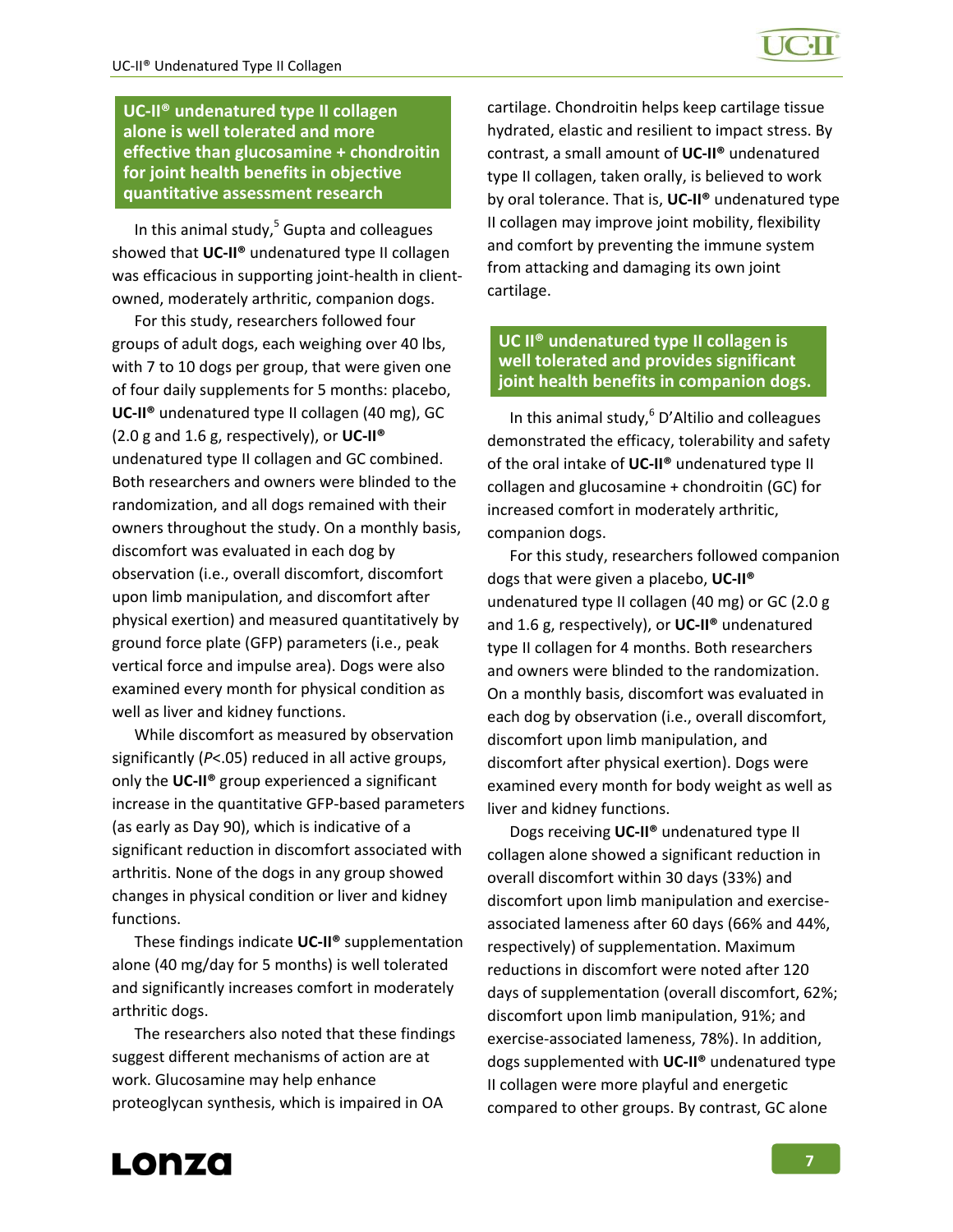alleviated some discomfort but not significantly (*P*>.05). No adverse effects were reported.

These findings indicate that **UC‐II®** undenatured type II collagen (40 mg/day for 4 months) is well tolerated and provides significant joint-health benefits in companion dogs.

### **Safety Research**

#### **UC‐II® undenatured type II collagen exhibits a broad‐spectrum safety profile based on extensive toxicology testing.**

In 2010, Marone and colleagues performed an extensive toxicology study<sup>9</sup> of **UC‐II®** undenatured type II collagen, including oral and dermal toxicity, skin and eye irritation, genotoxicity and mutagenicity assessments.

Results indicate that **UC‐II®** undenatured type II collagen has an acute oral  $LD_{50}$  greater than 5,000 mg/kg and an acute dermal  $LD_{50}$  greater than 2,000 mg/kg. **UC‐II®** undenatured type II collagen was classified as slightly irritating to the skin and moderately irritating to the eye, based on primary skin and eye irritation tests.

**UC‐II®** undenatured type II collagen was found to be non‐mutagenic as measured by the Ames bacterial reverse mutation test in five *Salmonella typhimurium* strains either with or without metabolic activation (S9). **UC‐II®** undenatured type II collagen was also found to be non‐ genotoxic as measured by another gene mutation test, the mouse lymphoma cells either with or without metabolic activation.

Finally, results from a dose‐dependent, 90‐day subchronic toxicity test in Sprague‐Dawley rats found the no‐observed‐adverse‐effect level (NOAEL) for the oral intake of **UC‐II®** undenatured type II collagen to be 400 mg/kg/day, which is substantially more than the clinically effective dose (40 mg/day or 0.57 mg/kg/day for a 70 kg man). Together, these findings demonstrate that **UC‐II®** undenatured type II collagen exhibits a broad‐spectrum safety profile.

#### **Burdock Group confirms the broad‐ spectrum safety profile of UC‐II® undenatured type II collagen and affirms GRAS status.**

In 2009, the Burdock Group, a leading consultancy group, independently reviewed the safety research for **UC‐II®** undenatured type II collagen in a thorough and critical evaluation. $^{10}$ The expert panel of toxicologists concluded that **UC‐II®** undenatured type II collagen is safe for human consumption and affirmed its status as a generally recognized as safe (GRAS) food ingredient. **UC‐II®** undenatured type II collagen is an FDA notified and registered new dietary ingredient (NDI).

## **References**

**1.** Bagchi D, Misner B, Bagchi M, et al. Effects of orally administered undenatured type II collagen against arthritic inflammatory diseases: a mechanistic exploration. *Int J Clin Pharmacol Res.* 2002;22(3‐4):101‐ 10. PMID: 12837047.

**2.** Crowley DC, Lau FC, Sharma P, et al. Safety and efficacy of undenatured type II collagen in the treatment of osteoarthritis of the knee: a clinical trial. *Int J Med Sci.* 2009;6(6):312‐21. PMID: 19847319. **3.** Lugo JP, Saiyed ZM, Lane NE. Efficacy and tolerability of an undenatured type II collagen supplement in modulating knee osteoarthritis symptoms: a multicenter randomized, double‐blind, placebo‐ controlled study. *Nutr J.* 2016;15:14. PMID: 26822714. **4.** Lugo JP, Saiyed ZM, Lau FC, et al. Undenatured type II collagen (UC‐II®) for joint support: a randomized, double‐blind, placebo‐controlled study in healthy volunteers. *J Int Soc Sports Nutr.* 2013;10(1):48. PMID: 24153020.

**5.** Gupta RC, Canerdy TD, Lindley J, et al. Comparative therapeutic efficacy and safety of type‐II collagen (UC‐ II), glucosamine and chondroitin in arthritic dogs: pain evaluation by ground force plate. *J Anim Physiol Anim.* 2012;96(5):770‐7. PMID: 21623931.

**6.** D'Altilio M, Peal A, Alvey M, et al. Therapeutic efficacy and safety of undenatured type II collagen singly or in combination with glucosamine and chondroitin in arthritic dogs. *Toxicol Mech Methods.* 2007;17(4):189‐96. PMID: 20020968.

**7.** Gupta RC, Canerdy TD, Skaggs P, et al. Therapeutic efficacy of undenatured type‐II collagen (UC‐II) in comparison to glucosamine and chondroitin in arthritic horses. *J Vet Pharmacol Ther.* 2009;32(6):577‐84. PMID: 20444013.

![](_page_7_Picture_18.jpeg)